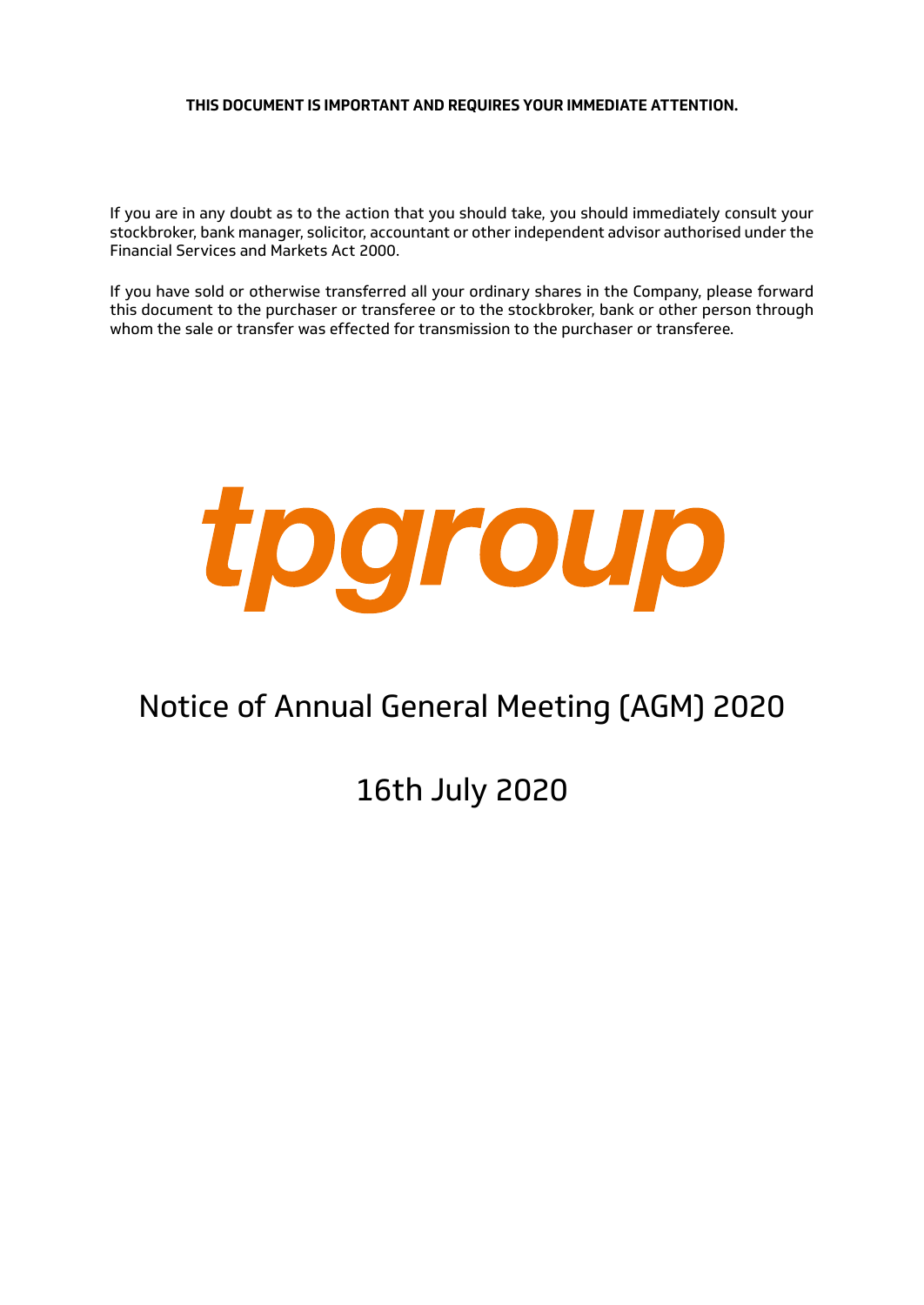# TP Group PLC

(incorporated and registered in England and Wales under registration number 03152034)

# **Notice of Annual General Meeting**

Notice is hereby given that the 2020 Annual General Meeting (the "AGM") of TP Group plc (the "Company") will be held at Apex Plaza, Forbury Road, Reading, Berkshire, RG1 1AX on Thursday 16th July 2020 at 10.30am.

#### **CORONAVIRUS UPDATE**

The Board is closely monitoring the evolving Coronavirus (COVID-19) situation. In these unprecedented times the health of the Company's shareholders, as well as its employees and customers, is the Company's highest priority. The AGM is an important event in the corporate calendar which is required by law to be held within a specified time period. The Board usually welcomes the opportunity to present and answer your questions in person. However, due to the government guidance on social distancing and the prohibition on public gatherings in effect at the time of this Notice certain changes are required to be made and so the Board is requesting that you do not attend the AGM this year. If you do attempt to attend the AGM we may turn you away.

We currently anticipate that the AGM will be purely functional in format with employee shareholders attending to comply with legal requirements as regards a quorum and to enable the resolutions to be considered and passed if seen fit.

This does not change shareholders' ability to vote and we strongly recommend that shareholders should vote by appointing the chairman of the AGM as their proxy (giving the chair instructions on how to vote the shareholder's shares) by completing the enclosed proxy form in accordance with the instructions printed on the form and return it to Equiniti Limited, Aspect House, Spencer Road, Lancing, West Sussex, BN99 6DA in the pre-paid envelope enclosed by no later than 10.30 am London time on Tuesday 14th July 2020.

In addition, should a shareholder have a question that they would have raised at the AGM, we ask that they instead send their question in advance by email to agm2020@tpgroup.uk.com. We will consider all questions received and, if appropriate will publish responses on our website or provide a written response.

Any updates to this situation will be advised via the company website www.tpgroup.uk.com

#### **RESOLUTIONS**

The purpose of this meeting is to consider and, if thought fit, to pass the resolutions contained within this Notice of AGM. Resolution numbers 1-5 (inclusive) will be proposed as ordinary resolutions and numbers 6-8 (inclusive) will each be proposed as special resolutions:

#### **ORDINARY RESOLUTIONS**

- 1. To receive and adopt the Company's annual accounts and reports for the financial year ended 31 December 2019.
- 2. To reappoint RSM UK Audit LLP as auditor of the Company, to hold office from the conclusion of this meeting until the conclusion of the next annual general meeting at which accounts are laid before the Company.
- 3. To authorise the directors of the Company to determine the auditor's remuneration.
- 4. To re-elect Philip Holland as a director who retires pursuant to article 80 of the Company's Articles of Association.
- 5. That the directors of the Company be and are hereby generally and unconditionally authorised in accordance with section 551 of the Companies Act 2006 (the "2006 Act"):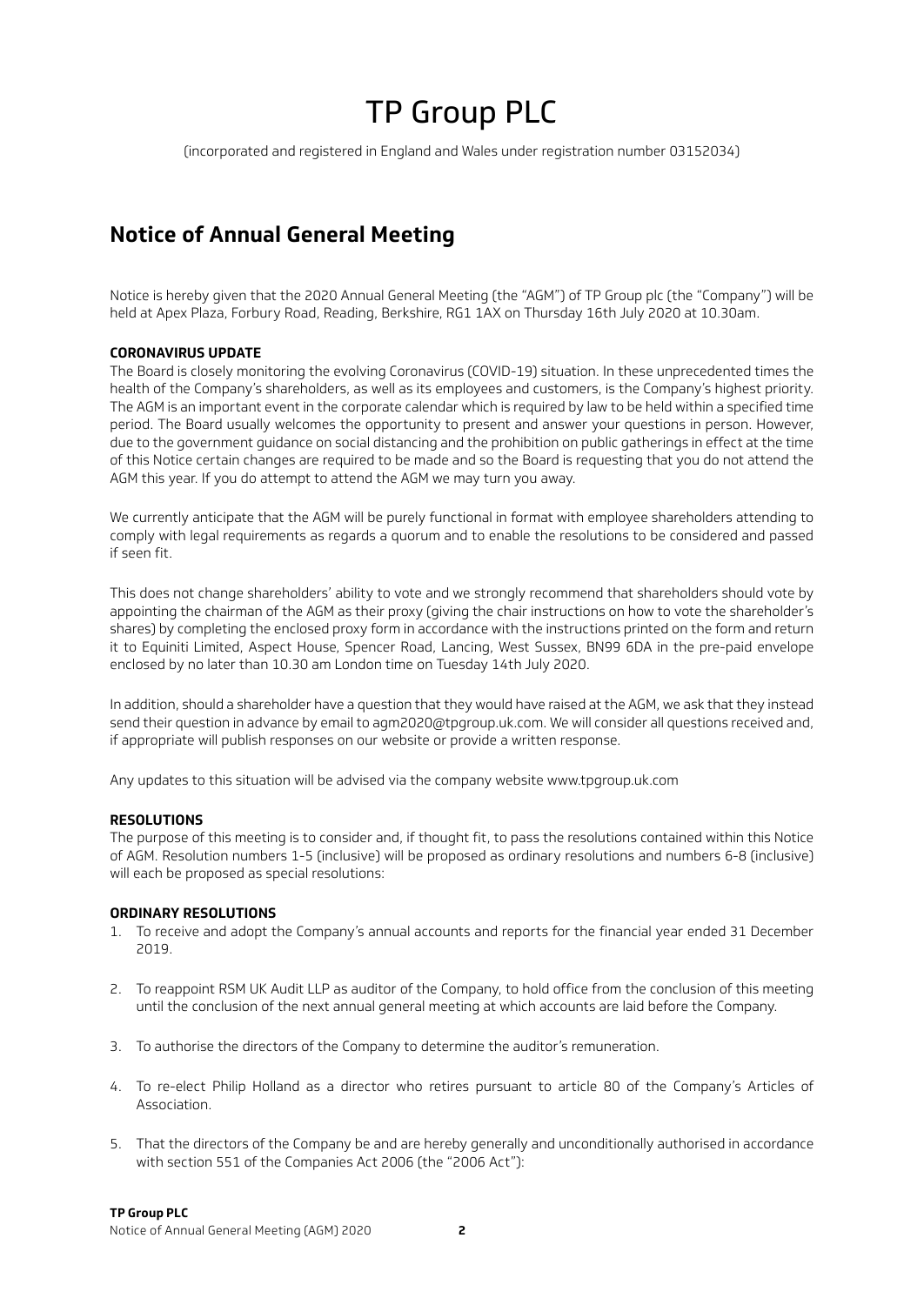- 5.1 to exercise all the powers of the Company to allot shares and to make offers or agreements to allot shares in the Company or grant rights to subscribe for or to convert any security into shares in the Company (together "Relevant Securities") up to an aggregate nominal amount of £2,571,290 (representing approximately 33 per cent. of the total nominal share value of the Company on the last business day prior to the publication of this notice); and
- 5.2 to exercise all the powers of the Company to allot equity securities (within the meaning of section 560 of the 2006 Act) up to an additional aggregate nominal amount of £2,572,290 provided that this authority may only be used in connection with a rights issue in favour of holders of ordinary shares and other persons entitled to participate therein where the equity securities respectively attributable to the interests of all those persons at such record dates as the directors may determine are proportionate (as nearly as may be) to the respective numbers of equity securities held or deemed to be held by them or are otherwise allotted in accordance with the rights attaching to such equity securities subject to such exclusions or other arrangements as the directors may consider necessary or expedient to deal with fractional entitlements or legal difficulties under the laws of any territory or the requirements of a regulatory body or stock exchange or by virtue of shares being represented by depositary receipts or any other matter whatsoever,

provided that the authorities in paragraphs 5.1 and 5.2 shall expire at the conclusion of the next annual general meeting of the Company after the passing of this resolution or if earlier on the date which is 15 months after the date on which this resolution is passed, except that the Company may before such expiry make any offer or agreement which would or might require Relevant Securities or equity securities, as the case may be, to be allotted or such rights to be granted after such expiry and the directors may allot Relevant Securities or equity securities or grant such rights in pursuance of any such offer or agreement as if the authority in question had not expired.

## **SPECIAL RESOLUTIONS**

- 6. That, subject to the passing of resolution 5, the directors of the Company be and are empowered, in accordance with section 570 and section 573 of the 2006 Act, to allot equity securities (as defined in section 560 of the 2006 Act) for cash pursuant to the authority conferred by resolution 5 and/or by way of a sale of treasury shares for cash, in each case as if section 561 of the 2006 Act did not apply to any such allotment or sale, provided that this power shall be limited to:
	- 6.1 the allotment of equity securities and/or a sale of treasury shares for cash in connection with a rights issue or other pre-emptive offer or issue (but, in the case of the authority granted under paragraph 5.2, by way of a rights issue only) in favour of holders of ordinary shares and other persons entitled to participate therein (other than the Company) where the equity securities respectively attributable to the interests of all those persons at such record dates as the directors may determine are proportionate (as nearly as may be) to the respective numbers of equity securities held or deemed to be held by them or are otherwise allotted in accordance with the rights attaching to such equity securities, subject in each case to such exclusions or other arrangements as the directors may consider necessary or expedient to deal with treasury shares, fractional entitlements or legal or practical difficulties under the laws of any territory or the requirements of a regulatory body or stock exchange or by virtue of shares being represented by depositary receipts or any other matter whatsoever; and
	- 6.2 the allotment of equity securities or sale of treasury shares (otherwise than pursuant to paragraph 6.1 above), having in the case of ordinary shares, an aggregate nominal value, or in the case of other equity securities, giving the right to subscribe for or convert into ordinary shares having an aggregate nominal value, not exceeding the sum of £779,179 (representing approximately 10 per cent. of the Company's issued share capital on the last business day prior to the publication of this notice),

and shall expire upon the expiry of the general authority conferred by resolution 5, except that the Company may make any offer or agreement before this power expires which would or might require equity securities to be allotted and/or shares held by the Company in treasury to be sold after such expiry and the directors may allot equity securities and/or sell shares held by the Company in treasury in pursuance of such offer or agreement as if the power conferred by this resolution had not expired.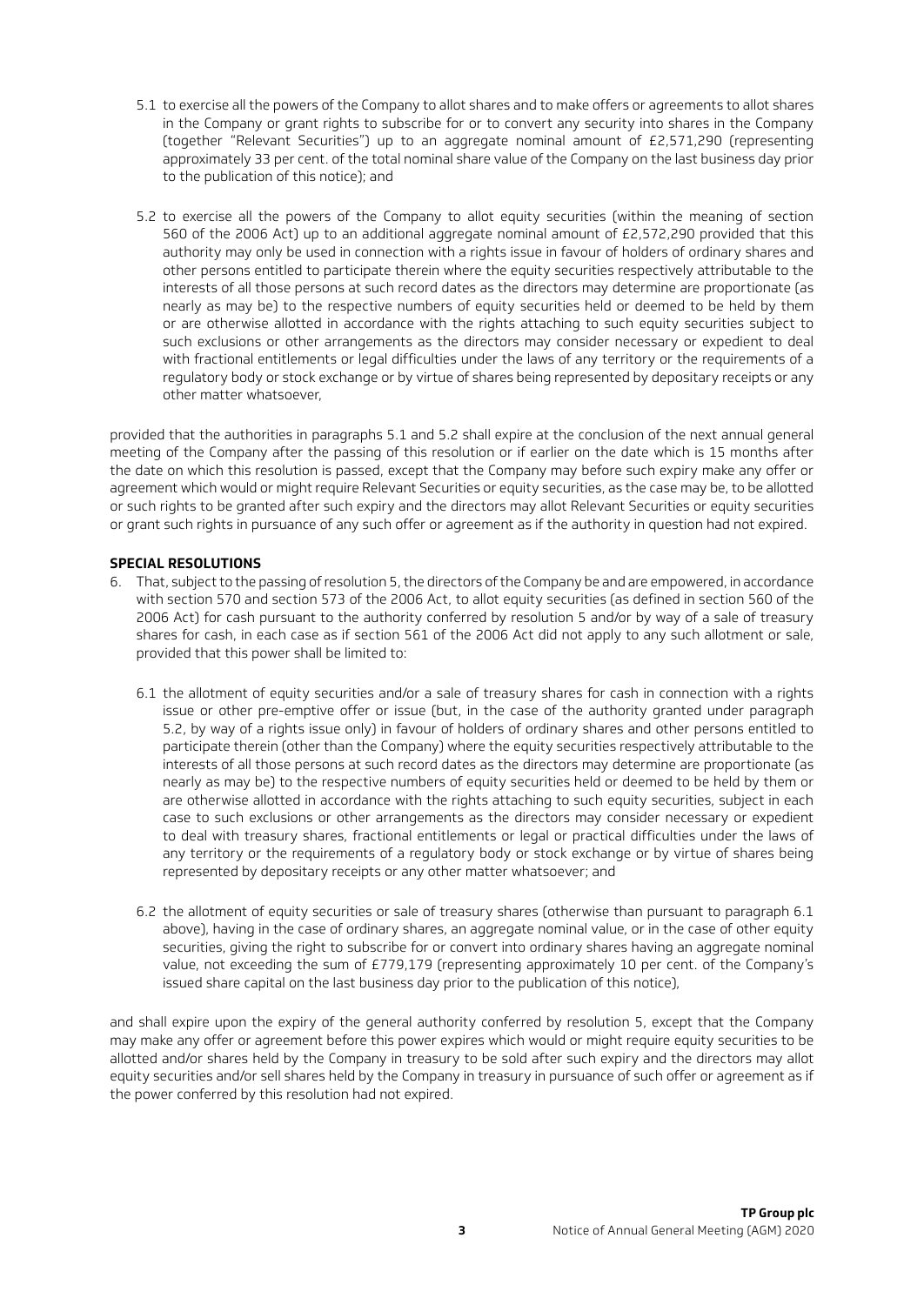- 7. That the Company be and is hereby generally and unconditionally authorised, in accordance with section 701 of the 2006 Act, to make market purchases (within the meaning of section 693(4) of the 2006 Act) of ordinary shares of £0.01 each in the capital of the Company on such terms and in such manner as the directors may from time to time determine provided that:
	- 7.1 the maximum aggregate number of ordinary shares authorised to be purchased is 116,876,808 (representing approximately 15 per cent. of the Company's issued share capital on the last business day prior to the publication of this notice);
	- 7.2 the minimum price which may be paid for an ordinary share is 1 penny (£0.01) (exclusive of expenses payable by the Company);
	- 7.3 the maximum price which may be paid for an ordinary share (exclusive of expenses payable by the Company) cannot be more than the higher of:
		- (a) 105 per cent. of the average market value of an ordinary share of the Company for the five business days prior to the day on which the ordinary share is contracted to be purchased; and
		- (b) the value of an ordinary share of the Company calculated on the basis of the higher of:
			- (i) the price of the last independent trade of; and
			- (ii) the highest current independent bid for,

any number of ordinary shares of the Company on the trading venue where the market purchase by the Company will be carried out; and

the authority conferred by this resolution 7 shall expire at the conclusion of the next annual general meeting of the Company after the passing of this resolution or if earlier on the date which is 15 months after the passing of this resolution, except that that the Company may before such expiry make a contract to purchase its own shares which will or may be completed or executed wholly or partly after such expiry and may make a purchase pursuant to any such contract.

8. That the new Articles of Association of the Company, produced to the meeting and initialed by the chairman of the meeting for the purpose of identification, be adopted as the Articles of Association of the Company, in substitution for, and to the exclusion of, the existing Articles of Association of the Company.

By order of the Board

**C MacPherson**  Company Secretary

24th June 2020

Registered Office:

A2/1064 Cody Technology Park Old Ively Road Farnborough Hampshire  $GUI14$   $OIX$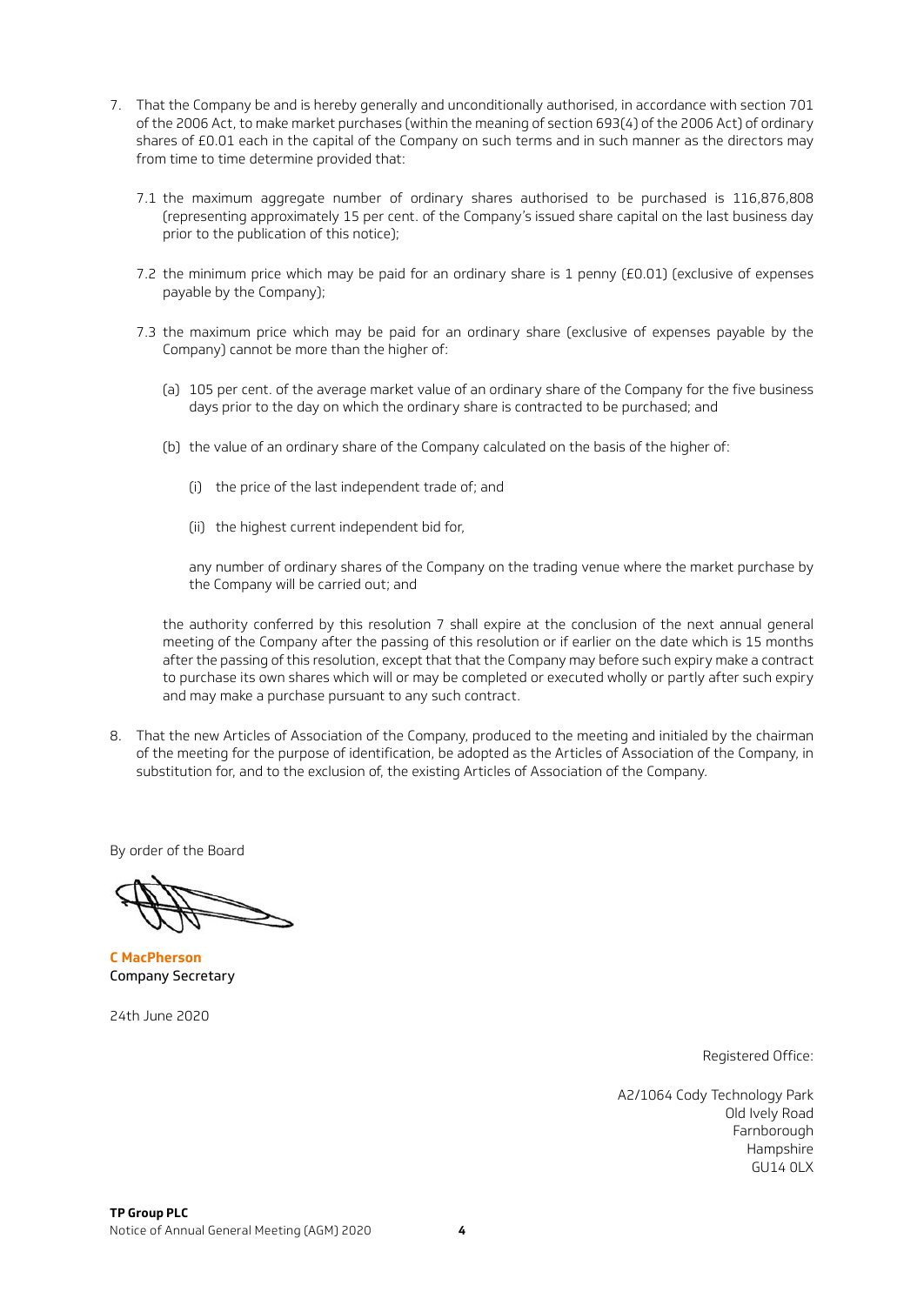# **Explanation of Resolutions**

The following notes provide an explanation of the resolutions provided within the Notice:

#### **ORDINARY RESOLUTIONS**

Resolutions 1 – 5 inclusive are proposed as Ordinary Resolutions, meaning that a simple majority (i.e. more than 50%) of votes cast against the resolution are required to be in favour for the resolution to pass.

#### Resolution 1 – Receipt and Adoption of Reports and Accounts

The Companies Act 2006 requires the directors of a public company to lay the annual financial statements, the Directors' Report and the Independent Auditor's Report before the shareholders at a general meeting.

#### Resolution 2 – Re-appointment of Auditors

At or before the general meeting at which the annual accounts and reports are laid, the Company is required to appoint auditors to serve for the following financial year (1 January to 31 December inclusive). Resolution 2 is proposed to appoint the current auditors, RSM UK Audit LLP to serve until the conclusion of the next annual general meeting at which accounts are laid before the Company.

#### Resolution 3 – Auditor's Remuneration

This resolution allows the Directors of the Company to set the remuneration for the appointed auditors.

#### Resolution 4 - Re-appointment of Philip Holland as Director

Article 80 of the Company's articles of association states that:

 "At each annual general meeting one-third of the Directors for the time being (or, if their number is not a multiple of three, the number nearest to but not greater than one-third) shall retire from office by rotation."

Article 81 of the Company's articles of association states that:

"The Directors to retire by rotation shall include (so far as necessary to obtain the number required) any Director who wishes to retire and not offer himself for re-election. Any further Directors to retire shall be those of the other Directors subject to retirement by rotation who have been longest in office since their last re-election or appointment and so that as between persons who became or were last re-elected Directors on the same day those to retire shall (unless they otherwise agree among themselves) to be determined by lot. A retiring Director shall be eligible for re-election. In addition, any Director who would not otherwise be required to retire shall retire by rotation at the third annual general meeting after his last appointment or reappointment."

 The Board currently number five (5) Directors so this means that one Director is required to retire and be proposed for re-appointment. Compliance with this Article is managed on a strictly rotational basis.

## Resolution 5 – Right to Allot Shares

The Company's articles of association allow the Directors to allot new shares provided an ordinary resolution confirming this is passed at a general meeting (as allowed for in the Companies Act 2006). Following the passing of a resolution at the 2019 annual general meeting, the Directors currently have authority to allot shares in the Company and to grant rights to subscribe for or convert any securities into shares in the Company. This authority is due to expire at the 2020 AGM and so this resolution seeks to renew this authority until the earlier of the conclusion of the next annual general meeting and the date which is 15 months after the passing of the resolution.

#### **SPECIAL RESOLUTIONS**

Resolutions 6, 7 and 8 are proposed as Special Resolutions, meaning that at least 75% of votes cast against the resolution are required to be in favour for the resolution to pass.

#### Resolution 6 – Disapplication of Statutory Pre-Emption Rights

The Companies Act 2006 prescribes certain pre-emption rights under which, if the Company issues new shares, or grants rights to subscribe for or to convert any security into shares, for cash or sells any treasury shares, it must first offer them to existing shareholders in proportion to their current holdings.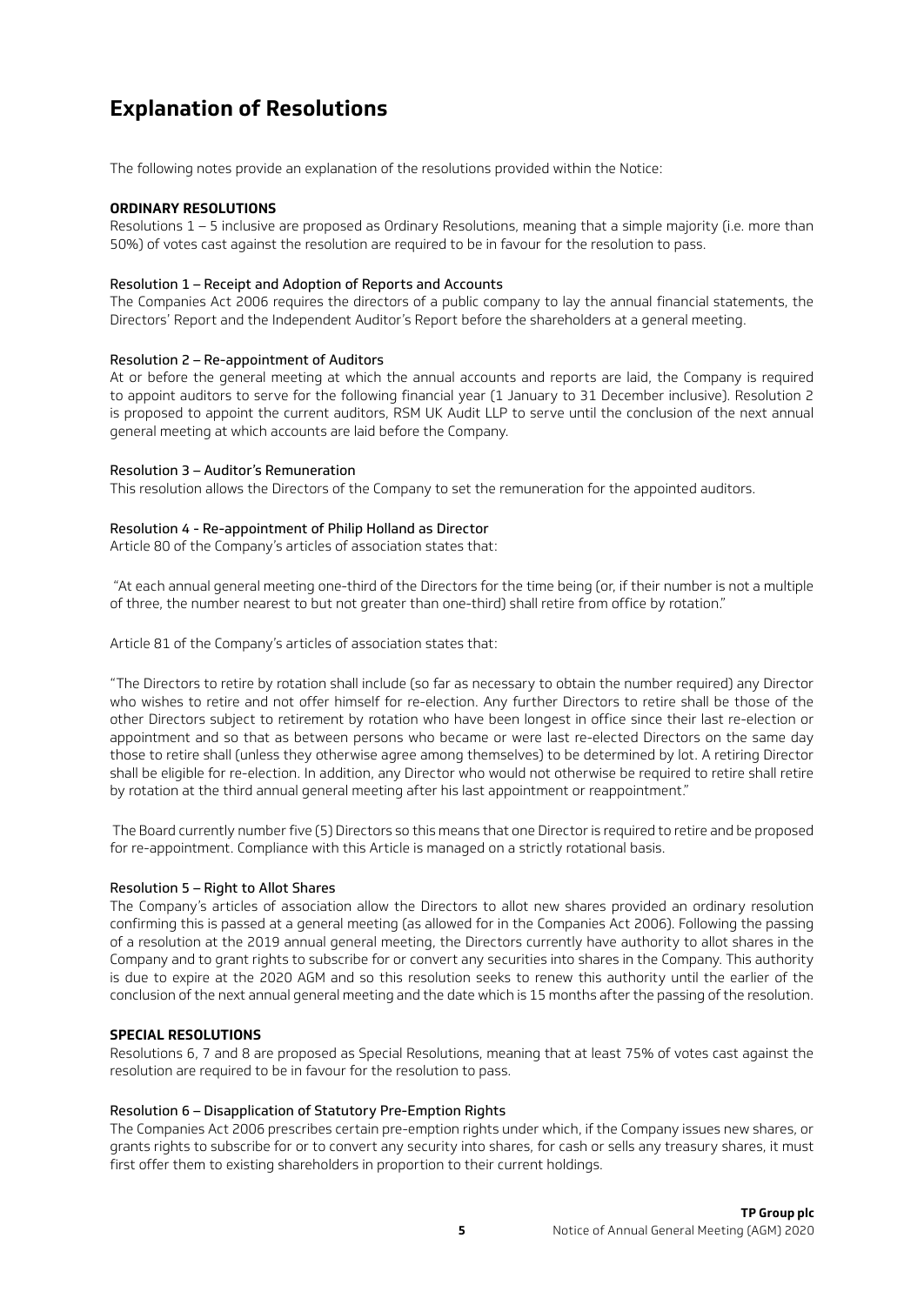Under resolution 6, it is proposed that the Directors be authorised to issue shares for cash and/or sell shares from treasury (if any are so held) without offering them first to existing shareholders in accordance with the statutory pre-emption rights:

- (a) up to an aggregate nominal amount of £779,179 (up to 77,917,900 ordinary shares of 1 penny (£0.01) each). This amount represents approximately 10 per cent. of the Company's issued share capital (excluding any shares held in treasury) as at 23rd June 2020 (being the last business day prior
- to the publication of this notice). This part of the authority is designed to provide the board with flexibility to raise further equity funding and to pursue acquisition opportunities as and when they may arise; or
- (b) in respect of a rights issue, open offer or other offer that generally provides existing shareholders with the opportunity to subscribe for new shares pro rata to their existing holdings. This part of the authority is designed to give the directors flexibility to exclude certain shareholders from such an offer where the directors consider it necessary or desirable to do so in order to avoid legal, regulatory or practical problems that would otherwise arise.

If passed, the authority in resolution 6 will expire at the same time as the authority to allot shares given pursuant to resolution 5.

### Resolution 7 – Authority for the Company to buy Shares

If passed, this resolution will grant the Company authority until the earlier of the conclusion of the next annual general meeting and the date which is 15 months after the passing of the resolution to buy its own shares in the market. The resolution limits the number of shares that may be purchased to 15 per cent. of the Company's issued share capital as at 23rd June 2020 (being the last business day prior to the publication of this notice).

### Resolution 8 – Adoption of new Articles of Association

It is proposed that the Company adopts new Articles of Association with immediate effect, to provide more flexibility in convening shareholder meetings.

As at the date of this Notice, the Company's registered office is closed. Accordingly a copy of the new Articles of Association of the Company and the existing Articles of Association of the Company marked up to show all proposed changes will be available on the Company's website at www.tpgroup.uk.com/investors/aimrule26

A summary of the main proposed amendments to the Articles of Association is set out below.

#### 1. Convening of General Meetings

The new Articles of Association incorporate provisions to allow for shareholders to attend and participate in shareholder meetings by electronic means.

#### 2. Adjournment of General Meetings

The new Articles of Association provide that the chairman of a general meeting may adjourn any meeting to ensure the proper conduct of business or to conveniently accommodate the persons entitled to attend the meeting at the place appointed for the meeting.

#### 3. Change of date, time or place of General Meetings

The new Articles of Association provide that the Board may change the date, time and/or place of a general meeting if it considers that it is impracticable or undesirable to hold a general meeting on the date or at the time or place specified in the notice calling the general meeting.

#### 4. Proceedings at General Meetings

The new Articles of Association allow the Board to make such arrangements as it considers to be appropriate for the purpose of ensuring the safety of those attending general meetings and ensuring the security of the meetings.

#### 5. Appointment of Chairman at General Meetings

The new Articles of Association include provisions on who should be appointed as chairman of a general meeting and as to how he or she may conduct the meeting.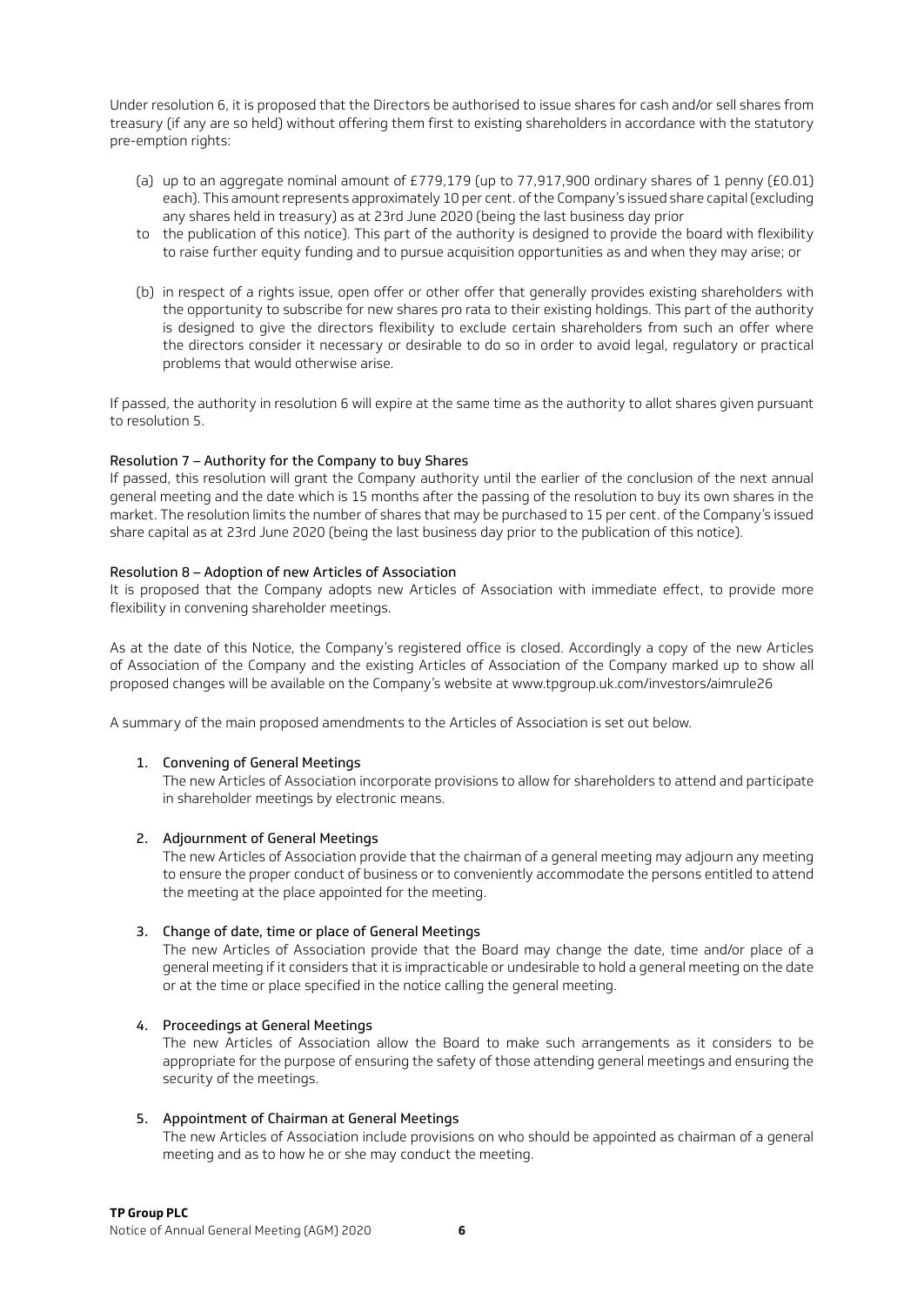#### **GENERAL NOTES:**

- 1. This Notice reflect the intention of the Board with respect to the AGM given the law in force and relevant guidance at the latest practicable date before the publication of this Notice. However, the situation as a result of the COVID-19 pandemic is fast moving and so our plans may change at short notice. We will update our website (www.tpgroup.uk.com) if plans change. Shareholders should check our website and regulatory news to ensure they have the most up to date information available regarding the AGM.
- 2. A member entitled to attend, speak and vote at the meeting is entitled to appoint one or more proxies (who need not be a member of the Company) as his proxy to exercise all or any of his rights to attend, speak and vote at the meeting. A member can appoint more than one proxy in relation to the meeting, provided that each proxy is appointed to exercise the rights attaching to different shares held by him and the member indicates the number of shares in respect of which he is making each appointment.
- 3. Your proxy could be the Chairman, another director of the Company or another person who has agreed to attend to represent you. Your proxy will vote as you instruct and must attend the meeting for your vote to be counted. Details of how to appoint the Chairman or another person as your proxy using the proxy form are set out in the notes to the proxy form. Appointing a proxy does not preclude you from attending the meeting and voting in person. If you attend the meeting in person, your proxy appointment will be automatically terminated.
- 4. A form of proxy is enclosed with this notice and instructions for use are shown on the form. In order to be valid, a completed form of proxy must be received (together with the power of attorney or other authority, if any, under which it is signed or a notarially certified copy of such power or authority) by the Company's registrar, Equiniti Limited, no later than 48 hours (excluding any part of a day that is not a working day) before the time for holding the meeting or any adjournment thereof either by post, by courier or by hand to the Company's Registrar at Equiniti Limited, Aspect House, Spencer Road, Lancing, West Sussex, BN99 6DA.
- 5. To change your proxy instructions you may return a new proxy form using the methods set out above. Where you have appointed a proxy using the hard copy proxy form and would like to change the instructions using another hard copy proxy form, please contact Equiniti on 0371 384 2030 (international callers: +44 (0)121 415 7047). Lines are open 9am to 5pm, Monday to Friday (excluding public holidays in England and Wales). The deadline for receipt of proxy appointments (see above) also applies in relation to amended instructions. Any attempt to terminate or amend a proxy appointment received after the relevant deadline will be disregarded. Where two or more valid separate appointments of proxy are received in respect of the same share in respect of the same meeting, the one which is last sent shall be treated as replacing and revoking the other or others.
- 6. CREST members who wish to appoint a proxy or proxies through the CREST electronic appointment service may do so for the meeting and any adjournment(s) of the meeting by using the procedures described in the CREST Manual (www.euroclear.com). CREST personal members or other CREST sponsored members, and those CREST members who have appointed a voting service provider(s) should refer to their CREST sponsor or voting service provider(s), who will be able to take the appropriate action on their behalf.

In order for a proxy appointment or instruction made using the CREST service to be valid, the appropriate CREST message (a ''CREST Proxy Instruction'') must be properly authenticated in accordance with Euroclear UK & Ireland Limited's specifications and must contain the information required for such instructions, as described in the CREST Manual. The message, regardless of whether it constitutes the appointment of a proxy or an amendment to the instruction given to a previously appointed proxy must, in order to be valid, be transmitted so as to be received by Equiniti (agent ID RA19) no later than 48 hours (excluding any part of a day that is not a working day) before the meeting or any adjournment thereof. For this purpose, the time of receipt will be taken to be the time (as determined by the timestamp applied to the message by the CREST Application Host) from which Equiniti is able to retrieve the message by enquiry to CREST in the manner prescribed by CREST.

The Company may treat as invalid a CREST Proxy Instruction in the circumstances set out in Regulation 35(5) (a) of the Uncertificated Securities Regulations 2001.